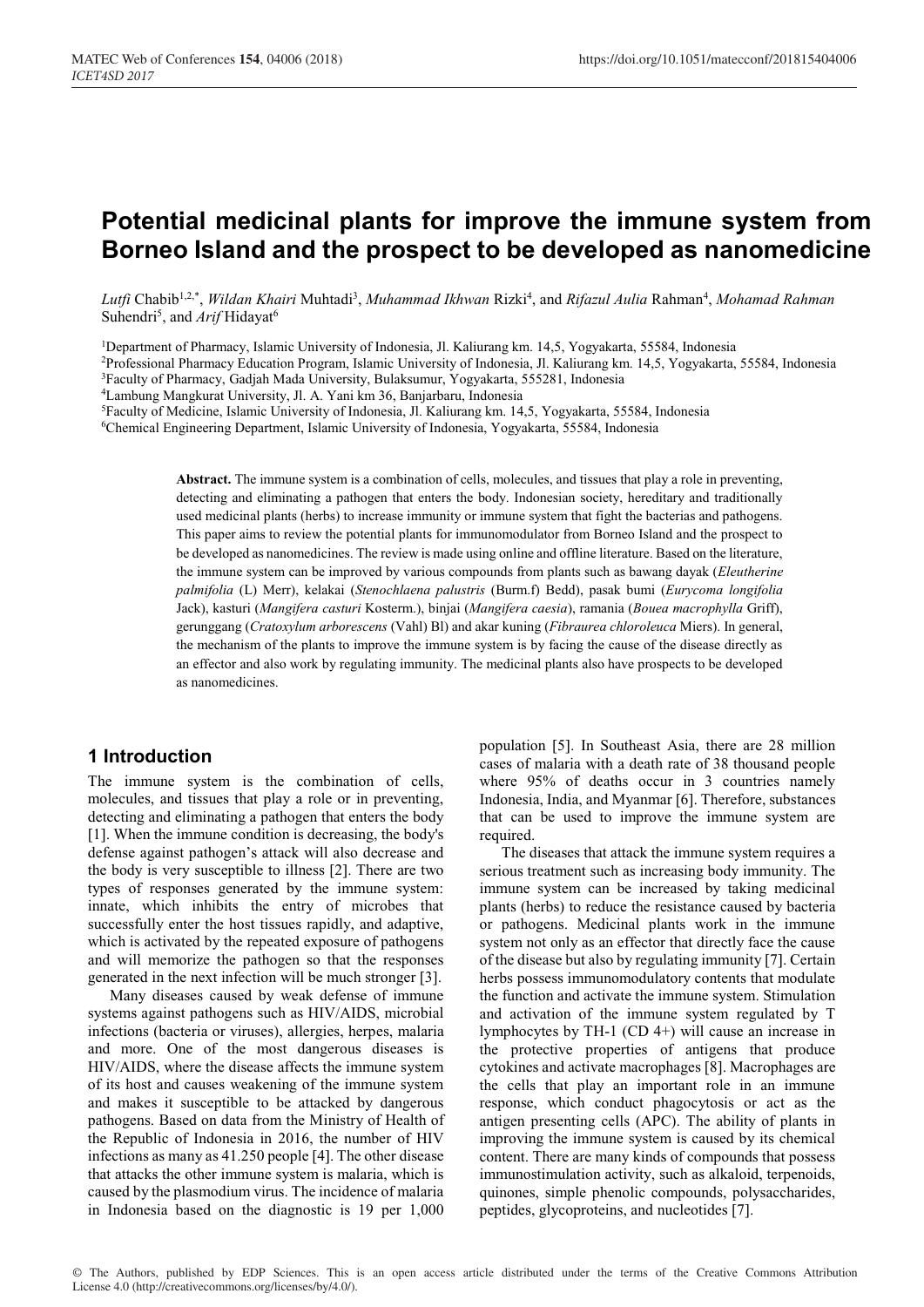The use of nanotechnology in medicine is spreading rapidly throughout the world. Many pharmaceutical scientists are developing nanomedicine using the active substances from synthetic materials and also natural products. The development of herbal nanomedicines is growing rapidly due to an increase of the use of natural products as the treatment of many diseases [9]. The ability to cross the cell membranes, including the blood-brain barrier, gain access to cells and also translocate around the body via blood and lymph, make nanoparticle a promising tool for delivering drugs to the site of action [10]. In this review, we provide various plants live in Borneo Island that contain compounds with activity as an immunomodulatory and potential to be developed as nanomedicines.

# **2 The Plants in Borneo with the Ability to Improve the Immune System**

#### **2.1 Bawang Dayak (***Eleutherine palmifolia***(L) Merr)**

Results of phytochemical screening of the root of bawang dayak showed the existence of secondary metabolites such as alkaloids, glycosides, flavonoids, phenolic, quinones, steroids, astringent tannins and essential oils. The leaves and roots of this plant also contain flavonoids and polyphenolic compounds [11]. In another journal stated that the efficacy of the root ethanol extract as an antioxidant derived from secondary metabolites such as triterpenoids, flavonoids, phenolic, alkaloids and tannins. Flavonoids contained in this plants is proven to stimulate the immune system by increasing the activity of macrophages and T lymphocytes and also known that the ethanol extract of this plants showed the ability as an immunomodulator in mice and produce immunoglobulin such as immunoglobulin G (IgG) and immunoglobulin M (IgM) [12]. Flavonoids also showed immunostimulant activity by stimulating the human mononuclear cell to secrete cytokines such as IL-1β, IFN- $\gamma$ , and TNF- $\alpha$ , which are able to induce the death and differentiation of U973 cells, which play a role in the progression of leukemia disease [13].



**Fig 1.** The root of bawang dayak (*Eleutherine palmifolia*(L) Merr) [14]

#### **2.2 Kelakai (***Stenochlaena palustris* **(Burm.f) Bedd)**

Kelakai (*Stenochlaena palustris* (Burm.f) Bedd) is a typical wetland (swamp) plant in South Kalimantan and a favorite food for Dayak people in Central Kalimantan. The Kenyah Dayak tribe uses this plant empirically for the treatment of anemia, fever reliever, and skin diseases. In the extract kelakai found the main bioactive substances are quercetin flavonoids that have anti-inflammatory effect. The total flavonoid contained in aqueous water extract was 14.5 μg/ml. Other ingredients in plant kelakai such as alkaloids and steroids [6]. Research has shown that extracts of the kelakai in doses of 100 mg/kg play a role for the immunomodulator in order to modulate the production of IL-10 cytokines in *P. berghei* infection. The role of IL-10 is the response of T-helper cells in malaria to prevent Th1 cells proliferating, thus suppressing the production of IFN-γ, IL-6, TNF- $\alpha$  by T cells, which in turn will neutralize the pathology of macrophages by inhibiting IFN secretion -γ and TNF- $\alpha$  in cerebral malaria [15].



**Fig 2.** Kelakai (*Stenochlaena palustris* (Burm.f) Bedd) [16]

#### **2.3 Pasak Bumi (***Eurycoma longifolia* **Jack)**



**Fig 3.** Root of pasak bumi (*Eurycoma longifolia* Jack) [19]

The bioactive contents of the root from pasak bumi possess anticancer, chemopreventive, and immunomodulatory effects. The bioactive compounds contained in this plant include quassinoids, flavonoids, and alkaloids (9-methoxycantin-6-on alkaloids and canthinone alkaloids). The mechanism of quassinoids as an immunomodulatory is by increasing the in vitro secretion of IL-12. IL-12 is a congenital immune response amplifier whose function activates macrophages against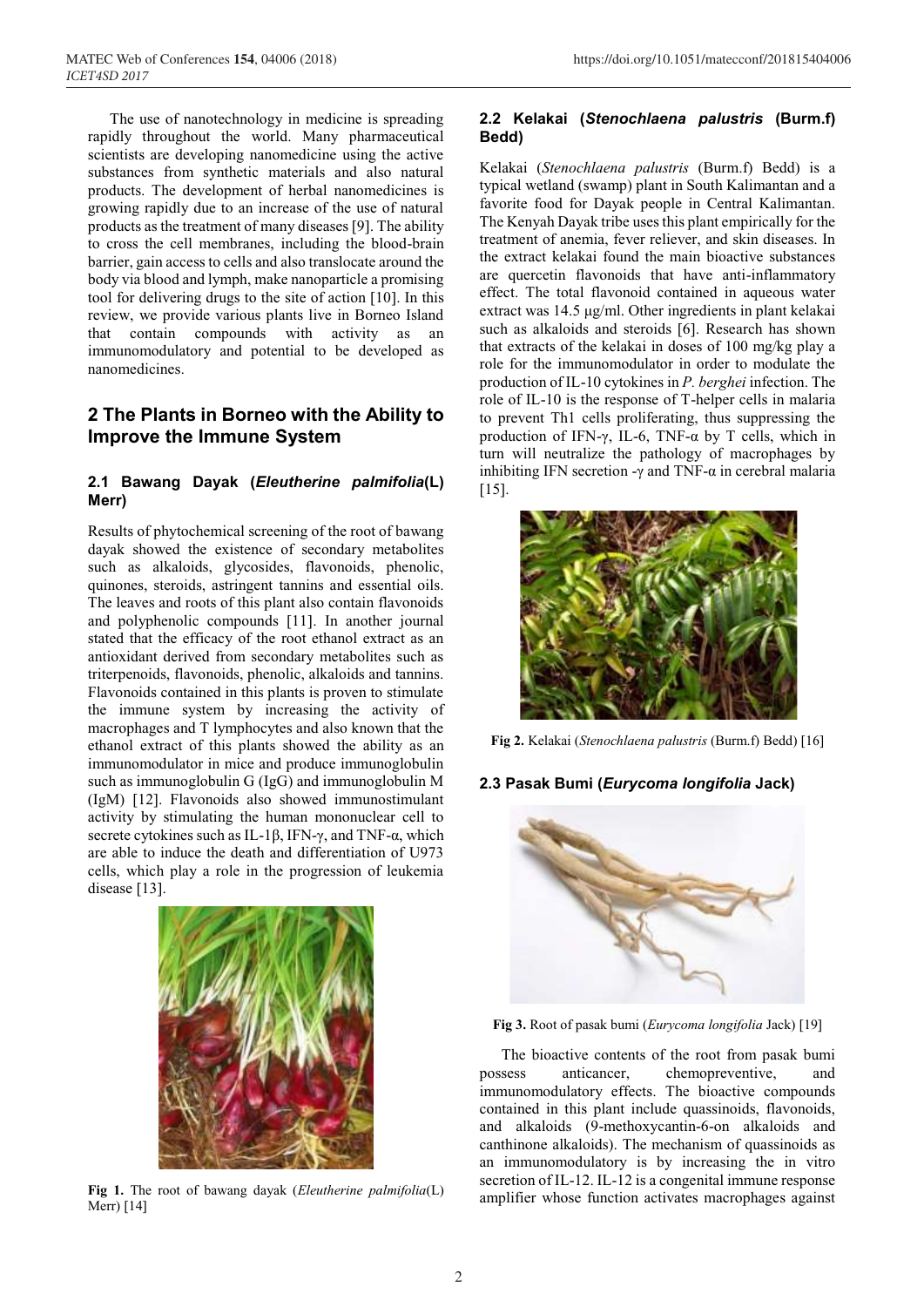microbial stimuli by developing the function of NK cell effector [17]. In the other research, quassin, which is the member of the quassinoids group, showed its ability to produce the derivatives of nitric oxide in order to kill the intracellular *Leishmania* parasites. Quassin was also found able to increase the release and mRNA expression of TNF- $\alpha$ , which is the inflammatory cytokine that plays a role in the eradication of *Leishmania* parasites. The abilities of quassin found in the study proven its potentiality as an immunomodulator to increase immunity for the treatment of chronic infectious diseases [18].

#### **2.4 Kasturi (***Mangifera casturi* **Kosterm.)**

Kasturi is an endemic plant found in the South Kalimantan area which is commonly used by local people to be consumed due to its sweet taste and also has a distinctive aroma of fun. Phytochemical screening and preliminary tests on kasturi's tree trunks were reported to contain bioactive substances such as terpenoids, steroids, and saponins, and it was proposed that the methanol extract of kasturi also had bioactive components such as terpenoids / streroids and phenolics also contained flavonoids [20, 21]. The kasturi fraction also has an antibacterial content [22]. The isolated terpenoids from *Mangifera casturi* fruit with the concentration of 6,25 μg/mL and 12,5 μg/mL indicated immunomodulatory activity. The terpenoids enhanced the ability of macrophage to phagocytize the latex beads which indicated with the latex beads particles swallowed into the macrophage cells [23].



**Fig 4.** Kasturi (*Mangifera casturi* Kosterm.) [24]

#### **2.5 Binjai (***Mangifera caesia***)**

Binjai is including in manga type with oval leaf shape, thick, clay, rather large, absent bone, fruit weight between 192-316 g, thin-skinned, soft young flesh and soft when ripe, rough fibrous, and the smell of typical fruits sting. Large seeds with elongated round shape [25]. Binjai (*Mangifera caesia*) is one of the *Mangifera* genus, which is often consumed by the people of South Kalimantan, has a sour taste and a little sweet taste with a distinctive taste and commonly used as a mixture in sauce. The leaves of this plant contain bioactive substances such as flavonoids, which are compounds that have functions as antiinflammatory, anti-cancer, anti-leukemia, anti malarial

and can be used as HIV treatment [26]. Another study found that binjai plants contain a compound that is not found in other plant species that is alkenilfenol which has activity as an antioxidant [27]. The results of phytochemical screening performed on the roots and stems of binjai and kasturi plants contain saponins. Saponin is a secondary metabolite compound belonging to terpenoid groups, ie compounds containing isoprene skeletons  $CH_2=C(CH_3)$ -CH=CH<sub>2</sub> [28]. Saponin has the ability as an immunostimulant by stimulating the response of innate immune, which makes saponin a promising compound to be used as vaccine adjuvant [29].



**Fig 5.** The tree and fruit of Binjai (*Mangifera caesia*) [30]

#### **2.6 Ramania (***Bouea macrophylla* **Griff)**

Ramania (*Bouea macrophylla* Griff) is a typical plant of the Borneo region. In the leaves of ramania plants contain a large number of substances such as flavonoids, saponins, triterpenoids. The secondary compound of flavonoids acts as an antioxidant and accelerates wound healing by the mechanism of accelerating the proliferation of fibroblast cells and the production of collagen fibers so that it can treat wounds quickly and the cell turnover will accelerate and will surely enhance the body's immune system [31]. Another immunostimulant activity of flavonoids was found through its ability to inhibit the growth *Legionella pneumophila* in macrophages [32]. The other content of ramania is vitamin C, which is 172.4 mg in 100 grams of its fruits. Vitamin C possesses the ability to increase the immune system [33]. Vitamin A is also found in ramania fruits with amount of 1,020 IU that can be seen from the color of its orange fruit flesh [34].



**Fig 6.** The leaf and fruit of Ramania (*Bouea macrophylla* Griff) [35]

## **2.7 Gerunggang (***Cratoxylum arborescens* **(Vahl) Bl)**

This plant is commonly found in the wet areas (swamps) in Kalimantan. The study conducted by Yusro suggests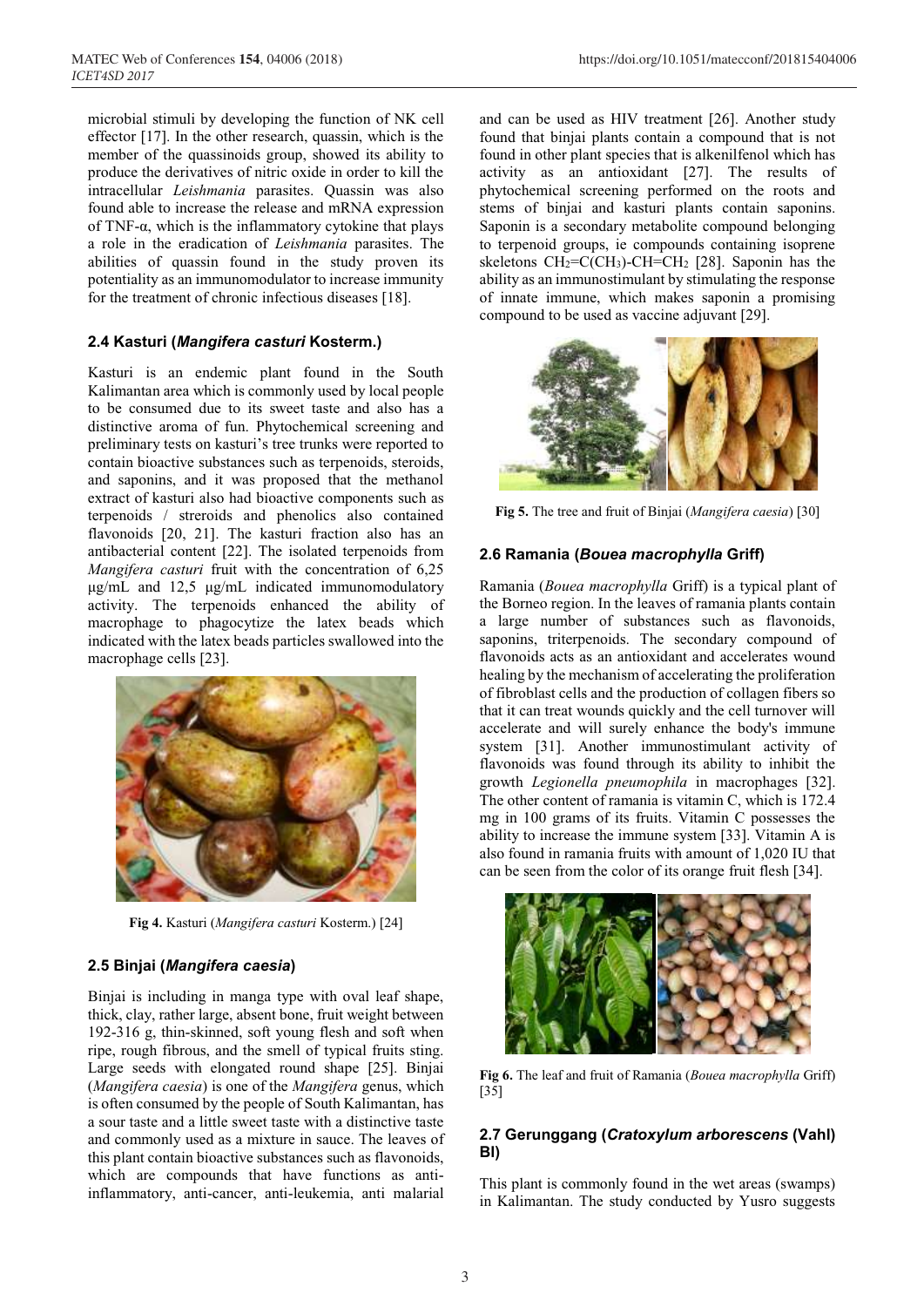that the bark extracts possess the ability as the treatment of headache and cancer. The phytochemical screening of the bark of gerunggang showed that it contains several compounds such as tannin, saponin, flavonoids, and quinone. Flavonoids have properties for anti-virus, antimicrobial, anti-inflammatory and healing subcutaneous capillary hemorrhage, while saponin has the function as an immunostimulant that stimulates the immune system in the body [36].



**Fig 7.** Gerunggang (*Cratoxylum arborescens* (Vahl) Bl) [37]



**Fig 8.** The leaves of akar kuning (*Fibraurea chloroleuca* Miers) [41]

#### **2.8 Akar Kuning (***Fibraurea chloroleuca* **Miers)**

Dayak community in Kalimantan uses akar kuning as the treatment of abdominal pain, eye drops and yellow pain medication. There are secondary metabolite compounds contained in *F. chloroleuca* such as alkaloid compounds that are commonly found in the stems, roots and leaves. The other studies shown that alkaloids in the stems and roots of *F. chloroleuca* have similar species. The other secondary metabolite compounds are terpenoid compounds, both on stems, leaves and roots. Several other studies also suggested that the compounds contained in the *F. chloroleuca* plant are berberine, which is an alkaloid that has been used in a long time as a medicine. The type of bioactive compound that can be identified is 8-oxoprotoberberine [38]. Berberine possesses activity as an immunostimulant by increasing the ability of macrophages to kill bacteria swallowed in the body [39]. Another study found that berberine increased the production of interleukin-12, which stimulated the immunoregulatory activity by inhibiting the profile of T helper-2 cytokine in  $CD4^+$  cells. The findings proven that medicinal plants containing berberine can be used as the therapy of allergic diseases, particularly the T helper type 2 cell-mediated immune disease [40].

## **2 The Prospects of Nanomedicine from Medicinal Plants as Immunostimulant**

There are many medicinal plants containing compounds that possess immunomodulatory activity, either suppress or stimulate the immunity that can be used in the treatment of most disease. Many studies have been conducted to explore the most effective delivery methods to deliver the compounds to get the significant immunomodulatory effect in the human body. One of the methods that attract much attentions is to formulate them as the nanomedicine, which makes the drug in the form of nanoparticles (NPs). This method is being developed widely nowadays. NPs are very small forms of material substances, measuring from 1 to 100 nanometers, which make them possess large surface area. Due to the very small size and large surface area, NPs possess unique abilities. For example, NPs readily cross the cell membranes, including the bloodbrain barrier, possibly to gain access to cells and also translocate around the body via blood and lymph. The ability to access the inside of the cells makes them a promising tool for delivering drugs to the site of action [10].

The study conducted by Seo found that *R. Coreanus*  extract-encapsulated gelatin nanoparticles with an average size of  $143 \pm 18$  nm that had been produced in the study possessed the possibility to be targeted to the particular tissues to achieve a higher local concentration compared to the ingestion of the crude extract only. The nanoparticles also showed a low toxicity and high biocompatibility. The immunomodulatory effects of *R. Coreanus* extract-encapsulated gelatin nanoparticles, that were determined in T-cells, B-cells, and natural killer (NK) cells, were found with a higher potency compared with the crude extract or ferulic acid as the control. There were two immune activities of the nanoparticles attracting attention in the study. First, the proliferation of B- and Tcells. It was found that the nano-encapsulated extracts induced a significantly higher proliferation in T- and Bcells, which was  $\sim$ 3.4  $\times$  control and  $\sim$ 2.9  $\times$  control respectively, while the extract only showed  $\sim 1.8 \times$  control and  $\sim$ 1.9  $\times$  control in T- and B-cells respectively. Second, the proliferation of natural killer (NK) cells. The primary function of NK cells is to eliminate aberrant cells, including virally infected and tumorigenic cells. The result showed that the nano-encapsulated extract increases the proliferation of NK cells extremely compared to control and that the quite significant effect compared to the crude extract only. It was assumed that the result was caused by the ability of nanoparticle to induce cellular penetration and uptake, that lead to a higher local concentration [42].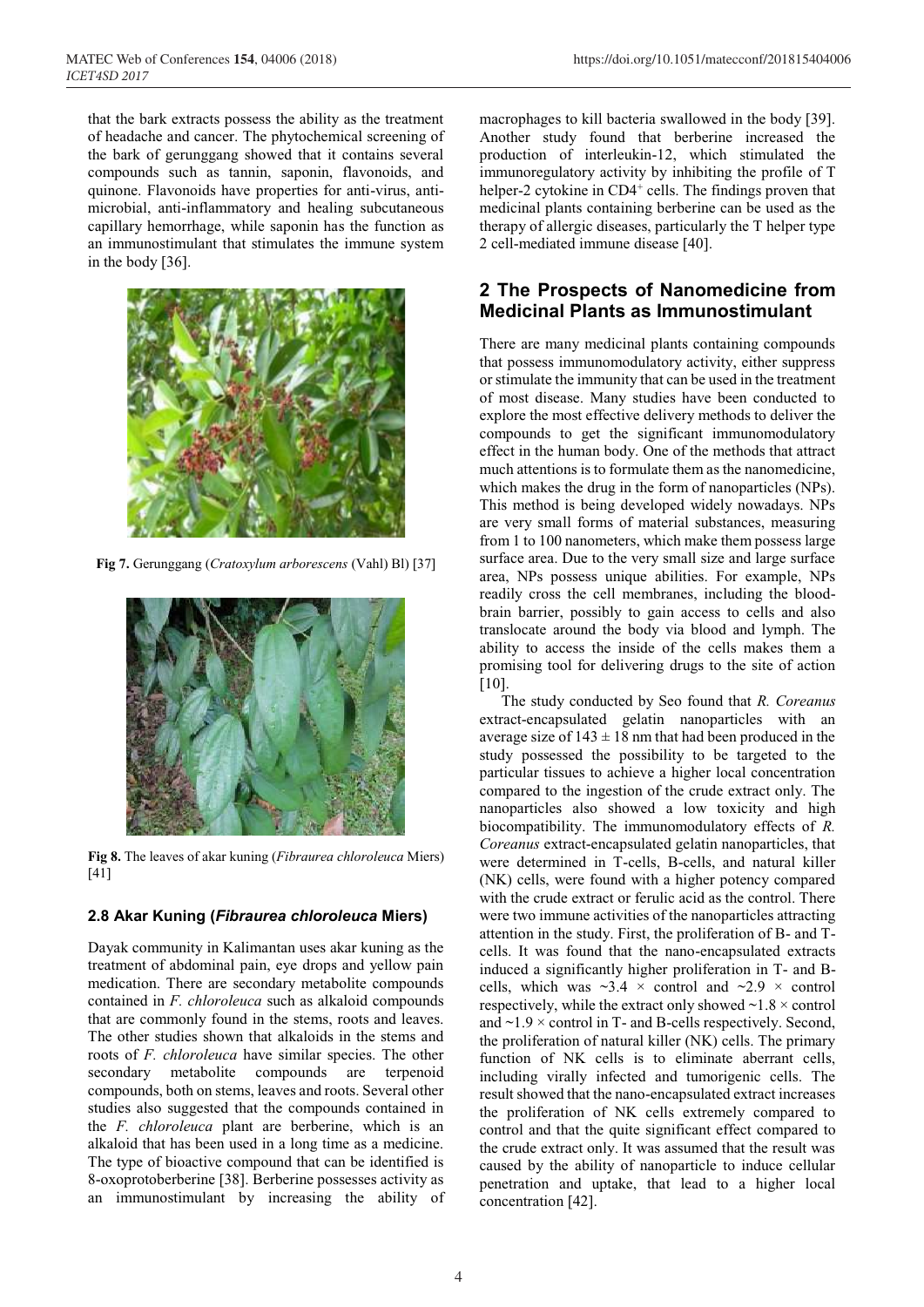Another study conducted by Rather found that green synthesis of silver nanoparticles (G-AgNPs) from *Azadirachta indica* (neem) possessed the highest phagocytic activity compared to the control (the fish which were used as the experimental animal were given no treatment) and neem extract only. It might be due the G-AgNP has activated an alternative pathway that only can be done by nanoscale particles that increase the immunomodulation activity. Nevertheless, the mechanism of immunomodulatory effects of G-AgNPs needs to be investigated further [43].

The result of the two studies indicates that there is a possibility to formulate nanomedicines of medicinal plants that possess immunomodulatory activity. It is assumed that the medicinal plants from Borneo Island that had been reviewed in this article also possible to be formulated as the nanomedicines.

# **3 Conclusion**

There are many plants that grow in Borneo Island that can be used to improve the immune system such as bawang dayak (*Eleutherine palmifolia* (L) Merr), kelakai (*Stenochlaena palustris* (Burm.f) Bedd), pasak bumi (*Eurycoma longifolia* Jack), kasturi (*Mangifera casturi* Kosterm.), binjai (*Mangifera caesia*), ramania (*Bouea macrophylla* Griff), gerunggang (*Cratoxylum arborescens* (Vahl) Bl) and akar kuning (*Fibraurea chloroleuca* Miers). The medicinal plants are assumed to have the possibility to be developed as the immunomodulatory nanomedicines that possess many advantages.

We would like to acknowledge Pharmacy Nanoscience, Pharmaceutical Technology Laboratory, Department of Pharmacy, Islamic University of Indonesia. We also would like to address a gratitude to the grant of Penelitian Madya DPPM UII. Authors declare no conflict of interest.

## **References**

- 1. J. Kelly, *Understanding the Immune System How It Works*, NIAID Science Education, USA, (2007).
- 2. D. Mayasari, A. Pratiwi, Relation between immune respond and stress with the level of typhoid fever recurrence in the population of Puskesmas Colomadu Karanganyar region, Jurnal Berita Ilmu Keperawatan, **2**, 13-18, (2009).
- 3. P. J. Delves, I. M. Roitt, The Immune System. First of two parts, N Engl J Med, **343**, 37-49, (2000).
- 4. Ministry of Health of Republic of Indonesia, *Data and information of Indonesian health profile 2016*, Ministry of Health RI, (2017).
- 5. Ministry of Health of Repulic of Indonesia, *Health profile of Indonesia*, Ministry of Health RI, Jakarta, (2015).
- 6. D. P. N. H. Margono, E. Suhartono, H. Arwati, Potentiality of kelakai (*Stenochlaena palustris (Burm.f) Bedd)* extract against the level of tumor necrosis factor-alfa (TNF-α) in the BALB/c mice

infected with *Plasmodium Berghe* Anka, Berkala Kedokteran, **12**, 77-85, (2016).

- 7. Y. P. Utami, Aliyah, R. Syukur, Immunostimulant effect combination syrup of *Carthamus tinctorius L.*  and *Eleutherine palmifolia* extracts on mice *(Mus musculus)*, JST Kesehatan, **6**, 179-184, (2016).
- 8. A. N. Toemon, Effects of orally bawang dayak *(Eleutherine bulbosa (Mill.) Urb.)* root ethanol extract on Balb/c mice against the prevention of the decrease of IFN-ɤ-expressed cell amounts and the increase of CD 14-expressed cell amounts, Jurnal Biosains Pascasarjana. **17**, 1-14, (2015).
- 9. A. Pandey, G. Pandey, Usefulness of nanotechnology for herbal medicines, Plant Archives, **13**, 617-621, (2013).
- 10. K. S. Rao, A. Ghorpade, V. Labhasetwar, Targeting anti-HIV drugs to the CNS, Expert Opin Drug Deliv, **6**, 771-784, (2009).
- 11. R. Puspadewi, P. Adirestuti, R. Menawati, Efficacy of bawang dayak (*Eleutherine palmifolia* (L.) Merr.) root as the skin antimicrobial herbal, Kartika Jurnal Ilmiah Farmasi, **1**, 31-37, (2013).
- 12. A. B. Carmelita, Effects of orally bawang dayak (*Eleutherine palmifolia (L.) Merr.*) root extract on BALB/c mice against the prevention of the decrease Germinal Center parameters on the lymph gland and IgG serum concentration, Jurnal Biosains Pascasarjana, **18**, 1-13, (2016).
- 13. D. Y. Liao, Y. C. Chai, S. H. Wang, C. W. Chen, M. S. Tsai, Antioxidant activities and contents of flavonoids and phenolic acids of *Talinum triangulare* extracts and their immunomodulatory effects, J Food Drug Anal, **23**, 294-302, (2015).
- 14. Anonymous, https://id.wikipedia.org/wiki/Bawang\_dayak, accessed 23 September 2017.
- 15. D. P. N. H. Margono, E. Suhartono, H. Arwati, Effects of kelakai (*Stenochlaena palustris (Burm.f) Bedd)* extract against the level of interleukin-10 (IL-10) on mice, Medical Laboratory Technology Journal, **2**, 31-36, (2016).
- 16. Anonymous, https://id.wikipedia.org/wiki/Lemidi, accessed 23 September 2017.
- 17. Arifah, A. N *&* Nurkhasanah, The effect of ethyl acetate fraction of ethanolic extract of pasak bumi (*Eurycoma longifolia*, Jack) on macrophages phagocytic activity in vitro, Pharmaciana, **4**, 9-14, (2104).
- 18. S. Bhattacharjee, G. Gupta, P. Bhattacharya, A. Mukherjee, S. B. Mujumdar, A. Pal, S. Majumdar, Quassin alters the immunological patterns of murine macrophages through generation of nitric oxide to exert antileishmanial activity, J Antimicrob Chemother, **63**, 317-324, (2009).
- 19. Anonymous, http://www.eurytest.com/science/, accessed 23 September 2017.
- 20. N. Fakhrudin, P. S. Putri, Sutomo, S. Wahyuono, Antiinflamatory activity of methanolic extract of